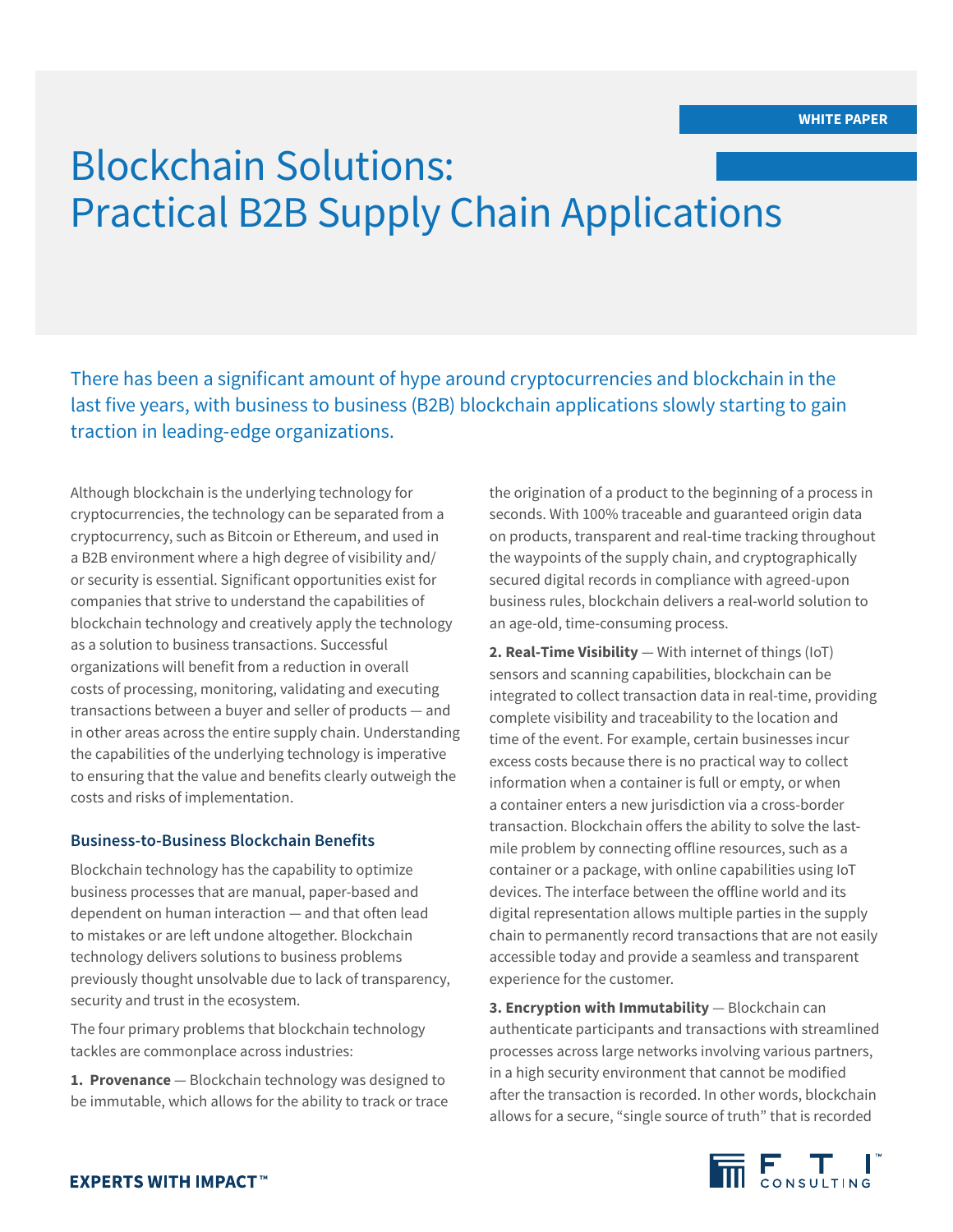and verified in close to real time. This also nearly eliminates cybersecurity risks with blockchain encryption, because there is no central authority that can be hacked, and decentralized authentication is performed through publickey cryptography combined with possession of individual private keys by the participants.

**4. Transaction Transparency** — Blockchain offers participants 100% transparency for all transactions, including supporting documentation, with no risk of manipulation or tampering. The information in the blockchain can be relied on by all users without concern for fraud, errors or transmission of inaccurate information.

Regardless of the benefits, evaluating blockchain as a solution requires laser focus on the specific business problem. The decision process and follow-on business case need to carefully weigh the benefits of highly secure access to immutable transactions against operational concerns about the authentication of the product's origin as well as transaction integrity.

## **One of Many Solutions Explained: Smart Contracts**

Transparent tracking of a product through the supply chain to its destination, real-time visibility to the product location, and availability of relevant documents for the user at any time are critical considerations in developing the business case for a blockchain solution. If these considerations are fundamental to the success of the blockchain solution, then depending on the current costs of managing the supply chain and the risks associated with failure, smart contracts using blockchain technology may be an appropriate solution.

Smart contracts have the advantage of using blockchain technology but can be used in more isolated and focused situations that don't require full peer-to-peer management. Different from traditional paper contracts, a smart contract is not simply an online contract. A smart contract takes the form of computer code using distributed ledger technology and executes itself upon receipt of electronic data inputs. With a smart contract, the key enhancement is selfexecution through the combination of its ability to react to

online data triggers and the access of the smart contract to the value itself. A smart contract supplements the actual implementation of a traditional contract between two parties engaging in an arm's length transaction and contains the promise that a computation happens in an agreed-upon manner. Smart contracts allow the performance of credible transactions without third parties.

A very simple example of a smart contract is downloading Apple iTunes music. In this example, the buyer selects a song, purchases the song, agrees to the non-negotiable terms and conditions from Apple, and is constrained to using the song on a limited number of devices. The software will disable the song if the buyer attempts to use the music on more than the pre-determined number of devices. A more complex smart contract would involve a car loan and the car itself. A smart contract would disable the car if the debtor missed payment. If all payments were received in a timely manner, then the vehicle title would be issued to the debtor and ownership transferred automatically upon receipt of the final payment. There would be no human intervention unless required. Applied to a larger business scenario, any asset that requires periodic payments to the owner/creditor could be disabled by the creditor if payment were not received. The actual contract is written in a traditional manner, agreed to and signed by the parties, but enforced with a smart contract that ensures timely payment by the debtor to the creditor.

Smart contracts solve the problem of automatic enforcement of contract rules without human intervention in a secure and immutable environment, thereby reducing transaction costs while achieving the same objectives of traditional contract enforcement. In order to implement a smart contract, a company needs to:

- **—** first ensure that the terms of a contract are defined without any ambiguity, which also requires data-driven transactional discrete criteria and
- **—** second, have easily measurable and objective criteria for contract fulfillment.

The smart contract is a key facet of blockchain and will enable quick and efficient enforcement of agreements, especially across global transactions.

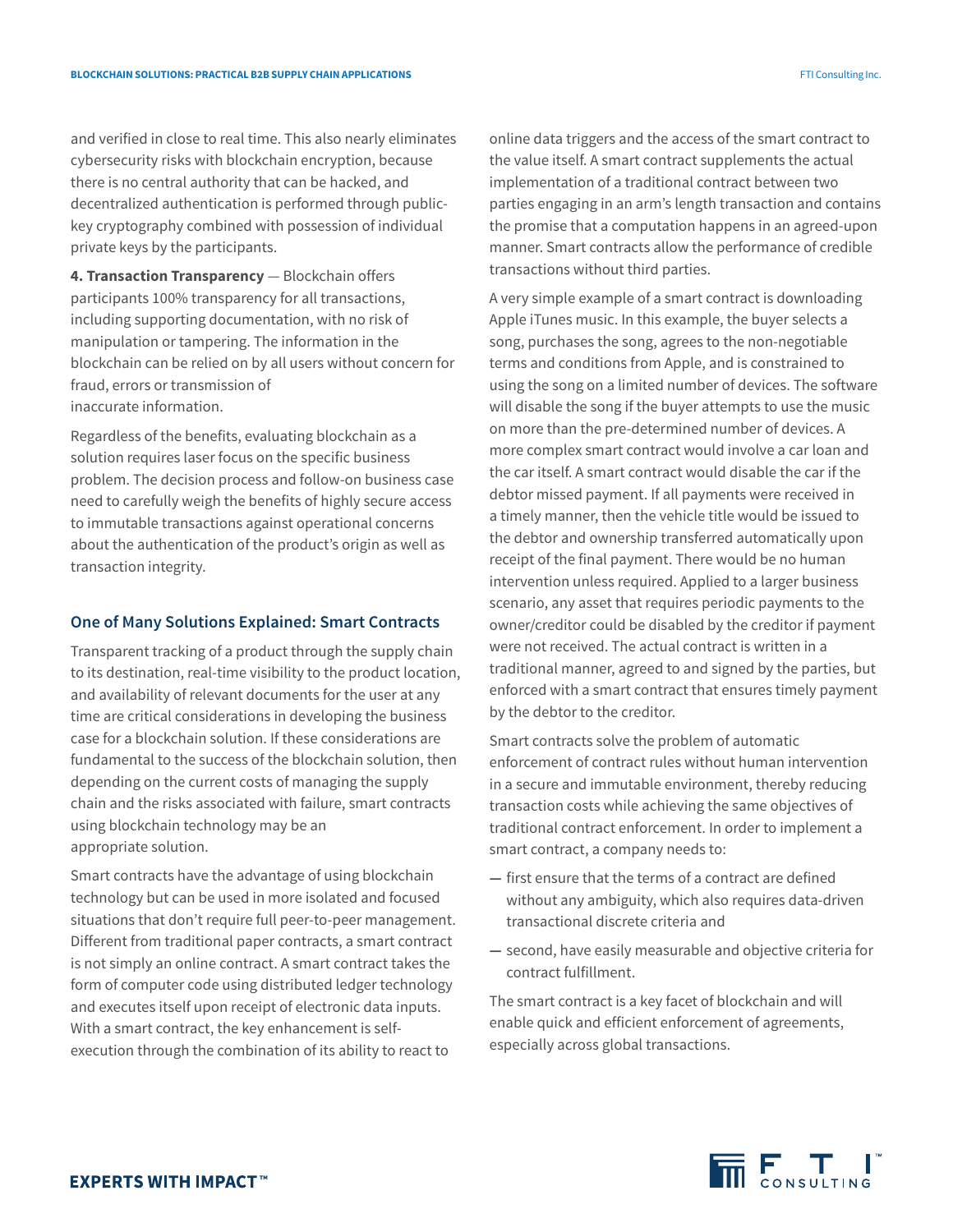# **Evaluation Framework for Blockchain and Smart Contracts**

The consideration of blockchain for specific business issues can initially use a two-dimensional framework to evaluate the fit: the need for origin verification and the need for real-time visibility. Since encryption, immutability and transaction transparency are always part of the solution, the decision process can be simplified — if the need for provenance and visibility is low, then blockchain will not likely be of great benefit.

But if the supply chain process requires provenance validation or real-time visibility, blockchain may offer measurable advantages. Ultimately the cost-savings related to the data generated must exceed the costs of implementation.

**Quadrant 1:** In this scenario, the need to know the origin of the product is highly critical to the ownership transfer and end-user application. For example, airline parts are typically used four times in their life cycle before being decommissioned, making the validity of their quality documents critical to the purchaser without a need for real-time visibility. To attest to OEM, blockchain can be used for the immutability of records related to production date and prior ownership, avoiding any question of forged documentation. The situation is similar for pharmaceuticals, especially because of the possibility that counterfeit drugs in the supply chain can cause significant harm or even death.

**Quadrant 2:** Blockchain can offer substantial benefits when provenance of the product is critical to the end user and there is significant value associated with real-time visibility of the product location. For example, being able to pinpoint the source of food contamination can improve public safety by limiting exposure to tainted products, and for farmers and retailers, it could decrease the costs and risks associated with overly broad product recalls. As a case in point, in 2018, E. coli contamination of Romaine lettuce caused an outbreak of bacterial infections across 36 U.S. states and several Canadian provinces that resulted in five deaths and an estimated \$350 million of economic losses across the industry.

Another example of blockchain applicability is with the diamond trade. The Kimberley Process Certification Scheme to prevent trade in conflict diamonds has 55 participants which account for 98% of the global trade in diamonds, but the process is flawed due to its manual nature and fraught with non-compliance. Everledger is implementing a blockchain solution for tracking diamonds, which will create an immutable record and eliminate conflict diamonds from the global supply chain.

**Quadrant 3:** In certain situations, real-time visibility is a concern but provenance is not. For example, consider the situation in which a company is shipping railroad cars of oil from Canada to the Gulf of Mexico.

# **Exhibit 1 - Blockchain Evaluation Framework (with examples)**



**Real-Time Visibility into Location of Product LOW HIGH**